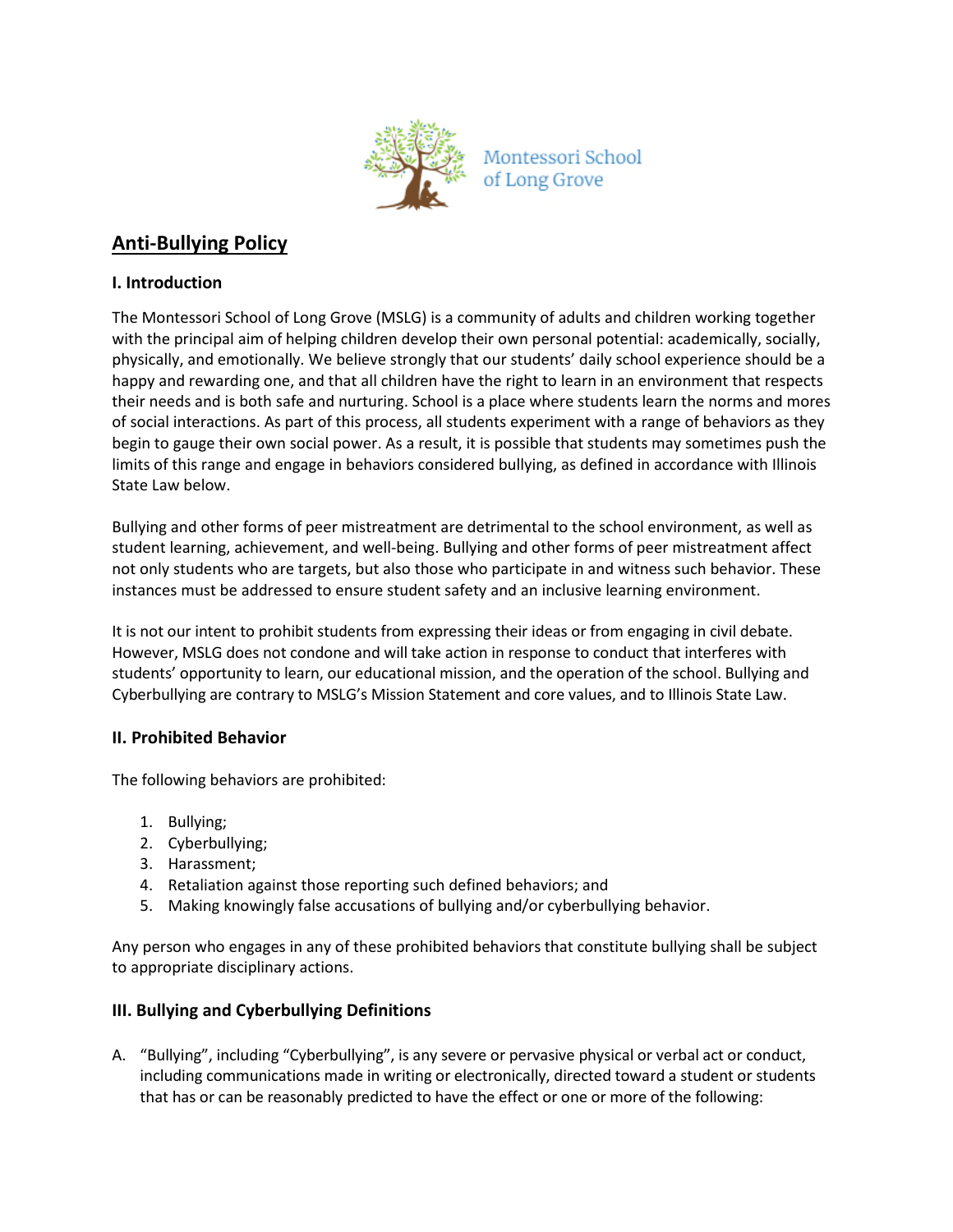- 1. Placing the student in reasonable fear of harm to their person or property;
- 2. Causing a substantially detrimental effect on the student's physical or mental health;
- 3. Substantially interfering with the student's academic performance;
- 4. Substantially interfering with the student's ability to participate in or benefit from the services, activities, or privileges provided by the school.
- B. "Cyberbullying" is defined as bullying through the use of technology or any electronic communication, including, but not limited to, a transfer of signs, signals, writing, images, sounds, data, or intelligence of any nature transmitted by the use of any electronic device, including, but not limited to, a computer, telephone, cellular telephone, or text messaging device.
- C. "Retaliation" means an act or gesture against a student for asserting or alleging an act of bullying. "Retaliation" also includes knowingly falsely reporting an act of bullying.
- D. "Alternative discipline" means disciplinary action other than suspension or expulsion from school that is designed to correct and address the root cause(s) of a student's specific misbehavior while retaining the student in class/school, or restorative school practices to repair the harm done to relationship and persons from the student's misbehavior.

## **IV. Examples of Bullying and Cyberbullying**

Bullying may take various forms, including, but not limited to, one or more of the following:

- 1. Repeated or pervasive taunting, name-calling, belittling, mocking, insults, or demeaning humor;
- 2. Behavior that is likely to harm someone by damaging or manipulating his/her relationships with others, including, but not limited to: gossip, spreading rumors, and social exclusion;
- 3. Non-verbal threats and/or intimidation;
- 4. Hate speech, such as the use of words or images to harass individuals or groups based on gender, gender expression, race, religion, sexual orientation, or any other aspect of identity.

Cyberbullying may take various forms, including, but not limited to, the following actions on any electronic medium:

- 1. Posting slurs or rumors or displaying any defamatory, inaccurate, disparaging, violent, abusive, profane, or sexually oriented material about a student on a website, an app, in social media, or any other electronic platform;
- 2. Posting misleading or fake photographs or digital video footage of a student on websites or creating fake websites or social networking profiles in the guise of posing as the targeted student;
- 3. Impersonating or representing another student through the use of that other student's electronic device or account to send e-mail, text messages, instant messages (IM), phone calls, or other messages on a social media website;
- 4. Sending e-mail, text messages, IM, or leaving voice mail messages that are hostile or threatening, or so numerous as to bombard the target's e-mail account, IM account, or cell phone; and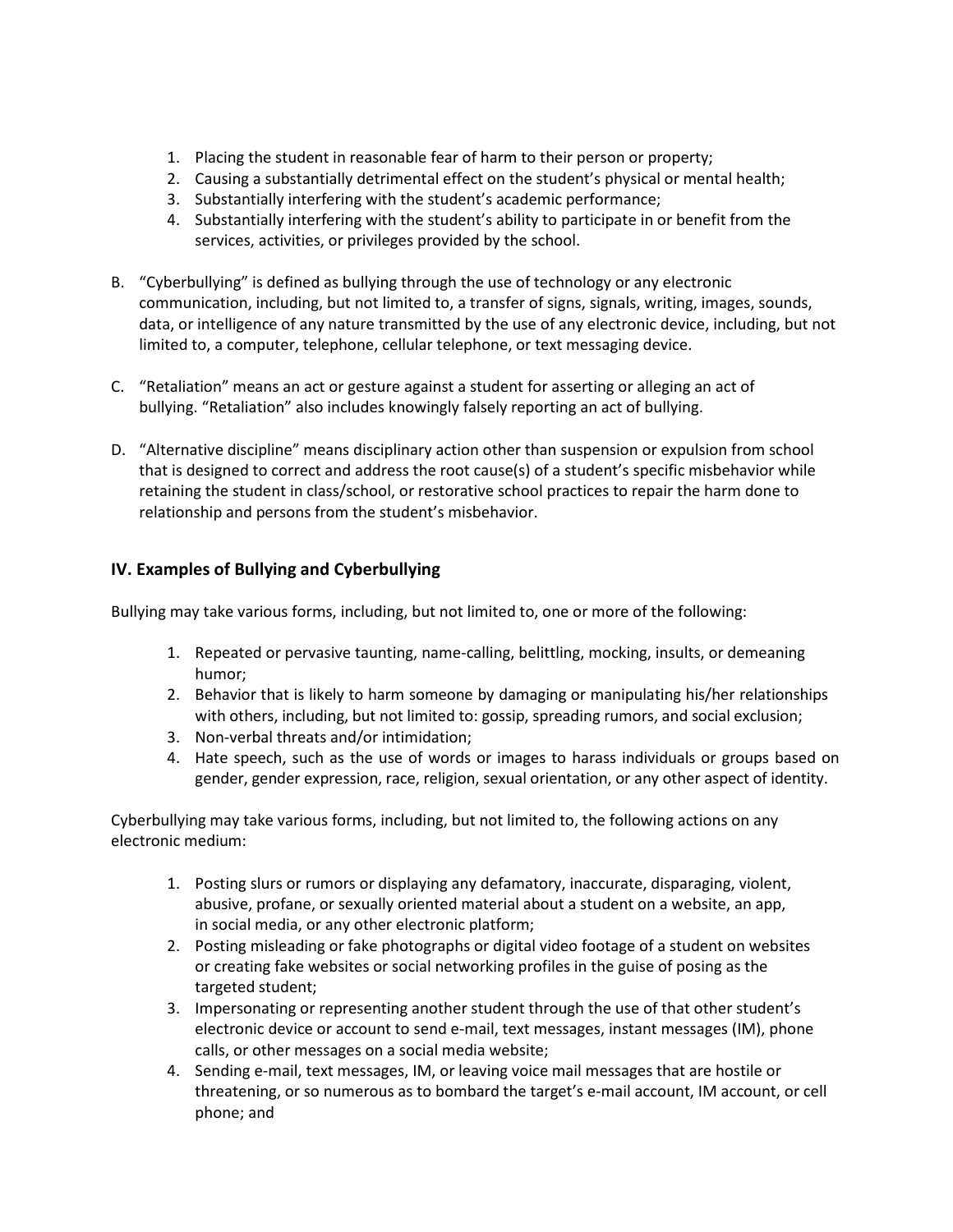5. Using a camera phone or digital video camera to take and/or send embarrassing or humiliating photos or "sexting" photographs of other students.

Obviously, MSLG cannot control the bullying behavior of students through the transmission of information from a computer that is accessed at a non-school related location, activity, function, or program, or from the use of technology or an electronic device that is not owned, leased, or used by the school. If the out-of-school bullying causes a substantial disruption to the educational process or orderly operation of the school, parents/guardians of all parties will be contacted, and the school will determine the appropriate course of action and natural consequences. This applies if a school administrator or teacher receives a report that bullying through this means has occurred.

## **V. Reporting**

[Bullying or suspected bullying should be reported in person or in writing \(including anonymously\) to](mailto:kristin@montessorilonggrove.org)  MSLG's Head of School: Ms. Kristin Caldwell, [kristin@montessorilonggrove.org](mailto:kristin@montessorilonggrove.org)

- A. School faculty and staff, as well as teachers of extra-curricular activities are required to report alleged incidents of bullying to the Head of School. Any other adult working or volunteering in the school will be encouraged to promptly report observed or suspected alleged incidents of bullying to the Head of School.
- B. Students who are believed to have been bullied or are aware of incidents of bullying are strongly encouraged to report this behavior to a staff member or the Head of School.
- C. Parents and other adults who believe that an incident of bullying has occurred are encouraged to report this behavior to a staff member or the Head of School.
- D. Acts of reprisal or retaliation against any person who reports an alleged incident of bullying are prohibited. Any student who is determined to have knowingly falsely accused another of bullying shall be subject to disciplinary consequences.

#### **VI. Responding**

The Head of School (or designee) will:

- A. Promptly (within 10 days) investigate and respond to allegations of bullying behavior;
- B. Keep written documentation of all allegations of bullying behavior and outcomes of investigations;
- C. Inform parents/guardians of the student who was alleged to have engaged in bullying AND of the student who was believed and/or reported to have been bullied that a report of an alleged incident of bullying has been made;
- D. Communicate to the parents/guardians of the student who was believed to have been bullied the measures being taken to ensure the safety of said student and to prevent further acts of bullying;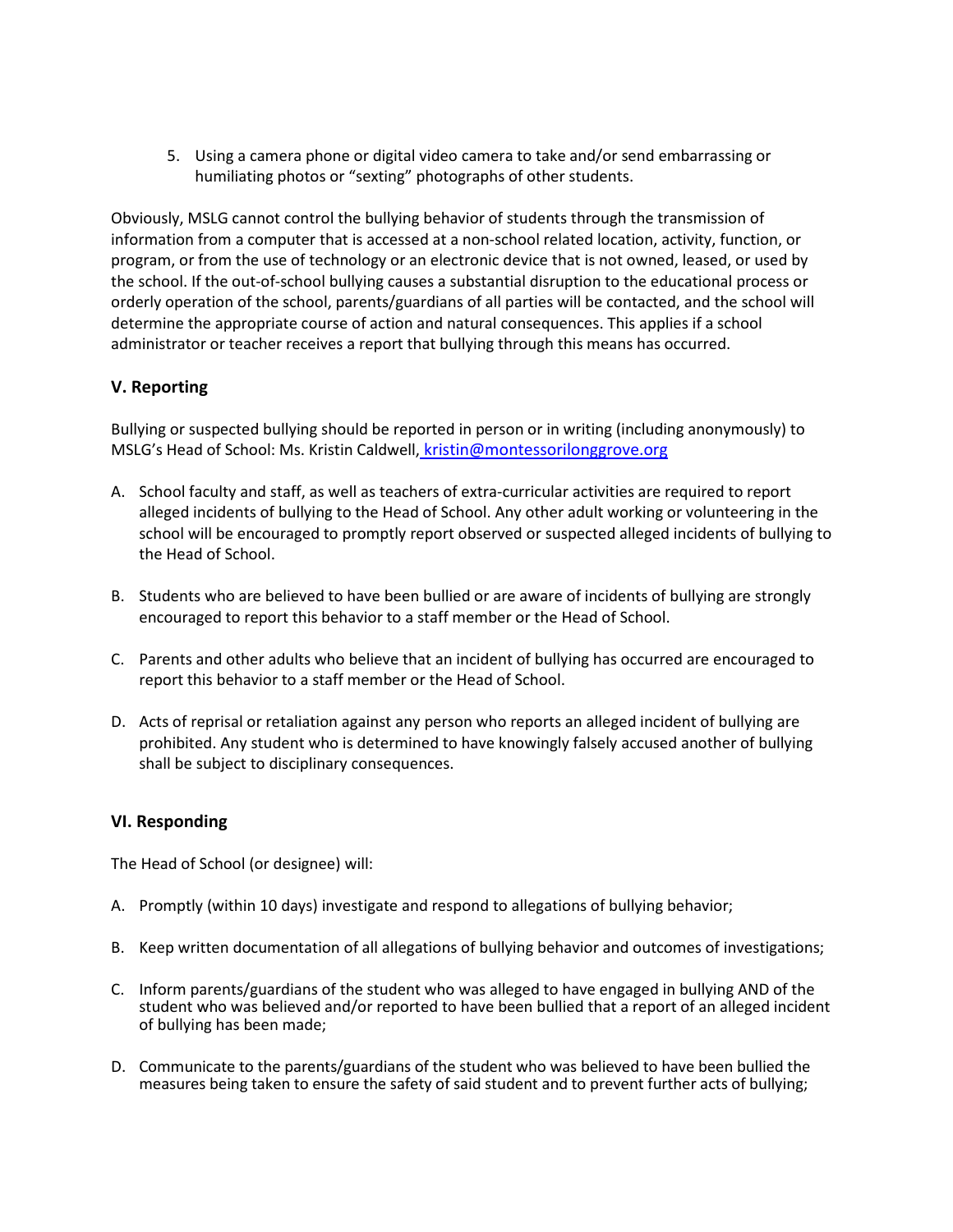- E. Inform parents/guardians of the students involved of the findings of the investigation and actions to be taken;
- F. Communicate with local or state law enforcement agencies if, in the judgment of the school, it is believed that the pursuit of criminal charges or a civil action under Illinois law my be warranted.

#### **VII. Remediation**

The Head of School, upon completing the investigation process, and with input from appropriate stakeholders, will:

- A. Identify the specific nature of the incident.
- B. Apply disciplinary actions, which may include, but are not limited to, imposing a series of graduated consequences that follow MSLG's philosophy of natural consequences and/or include alternative discipline. In determining the appropriate response to students who engage in bullying behavior, the Head of School will consider the type of behavior, the frequency and/or pattern of behavior, and other circumstances deemed to be relevant. Alternative discipline includes, but is not limited to:
	- 1. Meeting with the student and the student's parents/guardians;
	- 2. Reflective activities, such as requiring the student to write an essay about his/her misbehavior;
	- 3. Mediation, but only when there is mutual conflict between peers, rather than oneway negative behavior, and both parties voluntarily choose this option;
	- 4. Family or individual counseling;
	- 5. Anger management;
	- 6. Health counseling or intervention;
	- 7. Mental health counseling;
	- 8. Participation in skills building and resolution activities, such as social-emotional cognitive skills building, resolution circles, and restorative conferencing;
	- 9. Community service; and
	- 10. In-school detention or suspension, which may take place during lunch/recess or after school.
- C. Remediate a substantiated incident of bullying to counter the negative impact of the bullying and reduce the risk of future bullying incidents, which may include referring the victim, perpetrator, or other involved persons to counseling or other appropriate services.

## **VIII. Assignment of Responsibility**

- A. The Head of School, with the support of the Board of Directors, is responsible for:
	- 1. Annually providing written versions of this policy and related procedures to students, parents/guardians, volunteers, extra-curricular activity guides, and school faculty and staff;